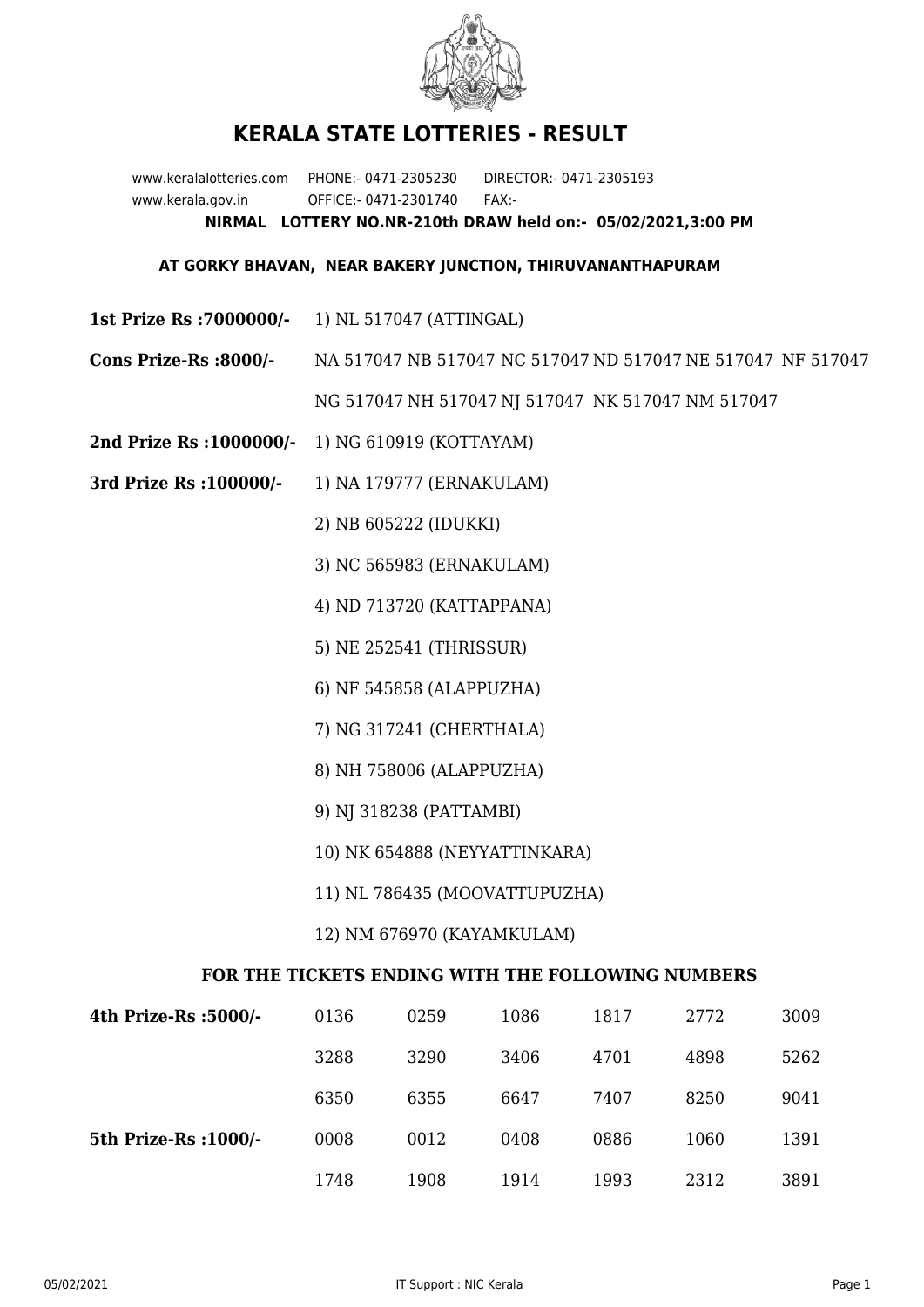|                      | 4027 | 4070 | 4444 | 4737 | 5001 | 5508 |
|----------------------|------|------|------|------|------|------|
|                      | 5852 | 6117 | 6157 | 6481 | 6695 | 6740 |
|                      | 6977 | 7445 | 7791 | 8014 | 8202 | 8214 |
|                      | 8394 | 8467 | 8634 | 9035 | 9927 | 9984 |
| 6th Prize-Rs :500/-  | 0118 | 0164 | 0190 | 0294 | 0817 | 0900 |
|                      | 1126 | 1449 | 1816 | 1913 | 2074 | 2080 |
|                      | 2093 | 2582 | 2863 | 2985 | 2989 | 3368 |
|                      | 3392 | 3417 | 3572 | 3822 | 3990 | 3999 |
|                      | 4086 | 4223 | 4289 | 4373 | 4689 | 4696 |
|                      | 5002 | 5038 | 5296 | 5313 | 5398 | 5655 |
|                      | 5959 | 6029 | 6188 | 6223 | 6457 | 6615 |
|                      | 6623 | 6652 | 6795 | 6914 | 6923 | 6936 |
|                      | 7082 | 7210 | 7345 | 7545 | 7683 | 7789 |
|                      | 7934 | 8333 | 8466 | 8491 | 8575 | 8711 |
|                      | 8858 | 8896 | 8957 | 8967 | 9182 | 9198 |
|                      | 9440 | 9598 | 9816 | 9866 |      |      |
| 7th Prize-Rs : 100/- | 0021 | 0034 | 0040 | 0053 | 0073 | 0083 |
|                      | 0149 | 0176 | 0229 | 0342 | 0461 | 0546 |
|                      | 0587 | 0638 | 0645 | 0777 | 0915 | 0965 |
|                      | 0970 | 1157 | 1171 | 1218 | 1324 | 1370 |
|                      | 1454 | 1470 | 1795 | 1827 | 1865 | 1869 |
|                      | 2096 | 2146 | 2201 | 2423 | 2638 | 2645 |
|                      | 2732 | 2740 | 2833 | 2981 | 3143 | 3258 |
|                      | 3303 | 3331 | 3376 | 3388 | 3397 | 3442 |
|                      | 3443 | 3496 | 3586 | 3648 | 3721 | 3722 |
|                      | 3825 | 3911 | 3993 | 4047 | 4062 | 4098 |
|                      | 4169 | 4278 | 4341 | 4449 | 4471 | 4503 |
|                      | 4713 | 4727 | 4746 | 4857 | 4866 | 4901 |
|                      | 5041 | 5251 | 5301 | 5475 | 5515 | 5547 |